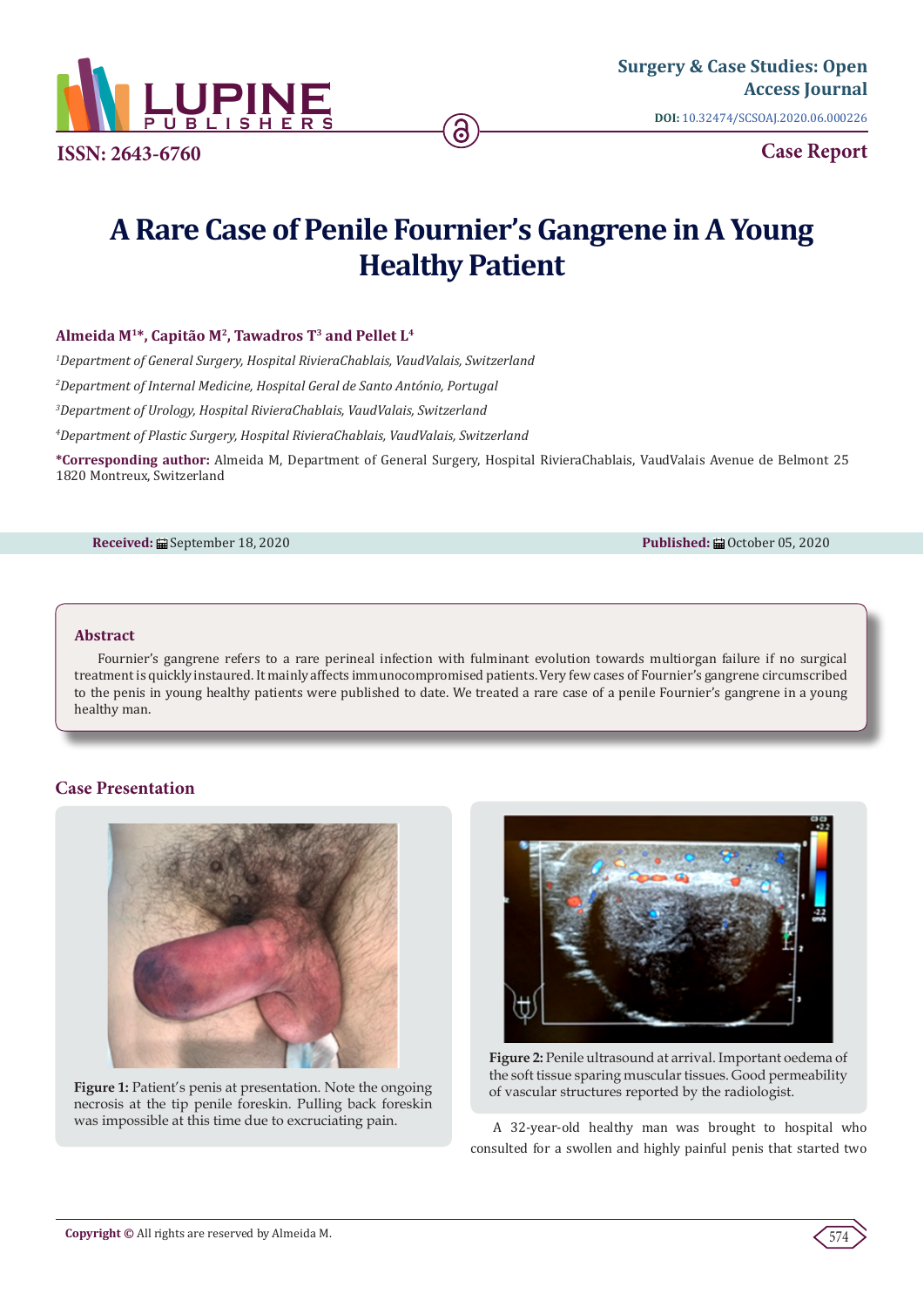hours earlier. Upon anamnestic investigation, patient described a vesicular penian lesion a week before, following a single episode of non-protected sexual intercourse. On physical examination, his penis was abnormally erythematous and uniformly oedematiated, measuring approximately 18 cm in extension and 5 cm in diameter (Figure 1). Manipulations were impossible due to extreme pain. Fever, hypotension, and tachycardia were also present.Biochemical and hematological laboratory findings were consistent with an infectious state while urinalysis was not possible because patient could not urinate. Pain was refractory to opioid medication in high doses. An urgent penile US showed important subcutaneous signs of infection with sparing of muscular tissues (Figure 2).

We decided to complement with anabdominal-pelvic CT scan that did not reveal any abdominoperineal abnormalities.Immediate empiric broad spectrum antibiotic therapy (Piperacillin-Tazobactam 4.5g qid I.V. + Clindamycin 900 mg tid I.V.) was instaured after two swab skin tests and blood cultures. Emergent surgical debridement took place as well as suprapubic catheterization. At day 1, a second surgery was performed because of ongoing penile cutaneous necrosis (Figures 3&4). The patient remained in intensive unit care for 3 days for hemodynamic surveillance and hypoxemia. Wound care took place every day, with a protocol of water mixed Chlorexidine (©Hibidil) disinfection followed by generous application of hyaluronate plus silver sulfadiazine (Ialugen plus©) covered with a paraffin gauze dressing. A multisensible Streptoccus Pyogenes was isolated from one of the swabs and debrided skin while blood cultures where negative. Histo-pathological examination confirmed a Fournier gangrene. Large spectrum probabilistic antibiotherapy was replaced by Amoxicilline-Clavulate 1g bid PO for a total of 10 days. By day 15 (Figure 5), patient left the hospital and the same wound care protocol was continued with every-day outpatient consultations. By day 30, patient was submitted to a plastic reconstructive procedure (Figure 6). Suprapubic catheterization was withdrawn by day 36.



**Figure 3:** Aspect of the penis several hours after first debridement (day zero). Ongoing necrosis at the cutaneous tip of the penis.



**Figure 4:** Penile aspect after second debridement (day one). Necrotic penile foreskin was excised.



**Figure 5:** Aspect of the penis day 15 after debridement, dorsal view on the left, ventral view on the right. Note at least 1 cm sparing of ventral penile skin. Suprapubic catheter in place.



**Figure 6:** Aspect of penis by day 34 after first debridement, day 4 after plastic reconstruction with scrotal advancement flap. Suprapubic catheter still in place.

### **Discussion**

Fournier's gangrene is a rare and rapid-evaluating soft tissue infection that requires urgent diagnosis and treatment with broad